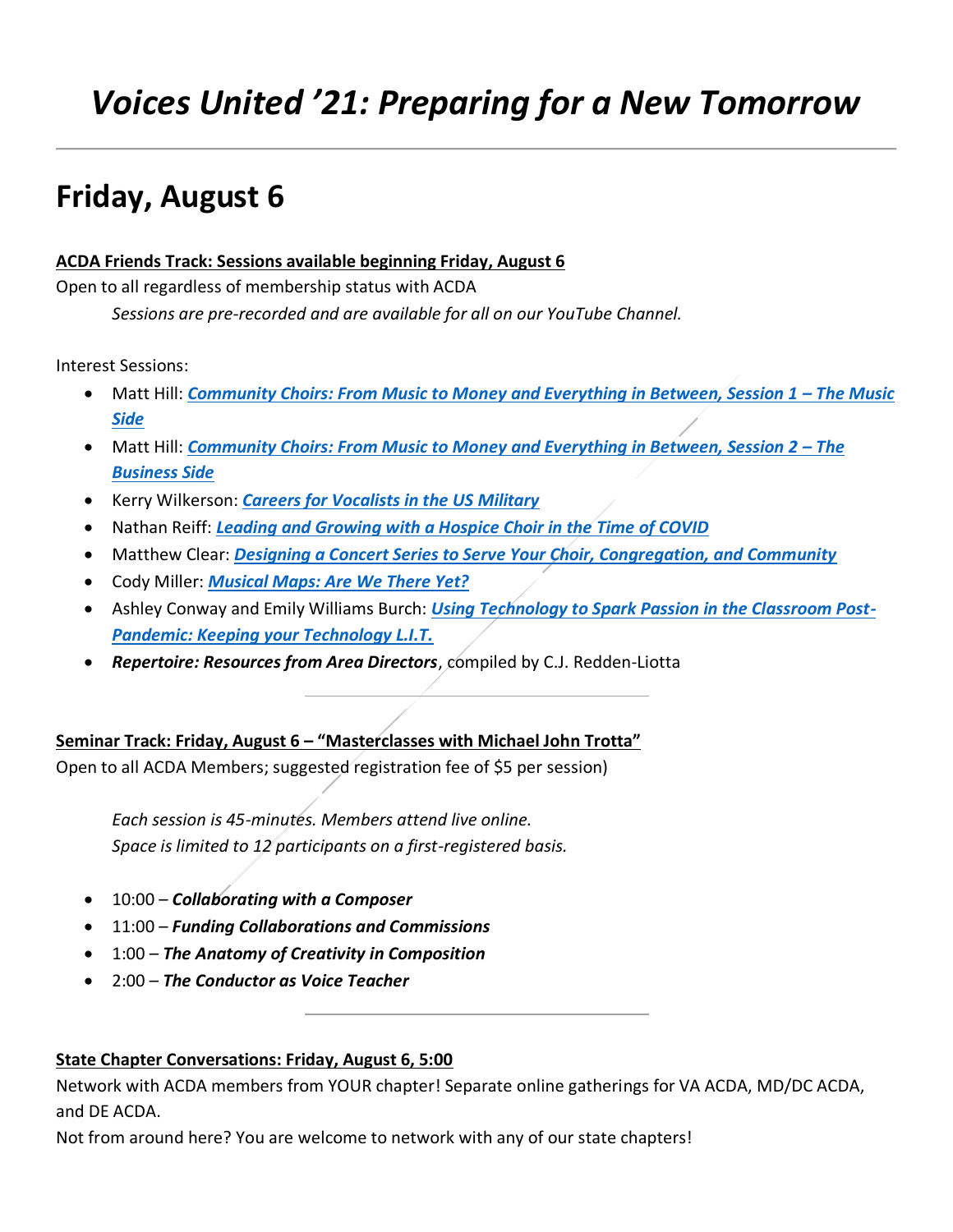## **Saturday, August 7**

#### **Conference Track: Saturday, August 7**

Open to all ACDA Members; suggested registration fee of \$35

*Each session is 45 minutes, with a 15-minute break between. Members can register to attend live or to receive a link to view within one month.*

- 9:00 Panel: *[In-Person Singing: Tips for Sharing](#page-5-1) Live Performance in Virtual Spaces*. *Pam McDermott, with Jane Morison, Max Nolin, and McKenna Stenson*
- 10:00 Panel: *Biases, Barriers, and Boundaries: Establishing Affirming Choral Spaces. Andrew Trites, with Arreon Harley-Emerson*
- 11:00 **Michael John Trotta:** *[The Power of Story](#page-5-2)*
- $12:00 -$  Lunch
- 1:00 Panel: *[What Is Equity? The Variety of Challenges Facing Today's Choral Director](#page-5-2). Sherlee Glomb, Dr. Marshaun R. Hymon, Kari Adams, Daniel Jackson, and A.J. Rodriguez*
- 2:00 **Michael John Trotta:** *[Empowering Singers through Peer Modeling](#page-7-0)*
- 3:00 Panel: *[Extensions of Virtual Singing](#page-8-0). Alice Boyars, with David Mann, CJ Redden-Liotta, Bonny Tynch, and Pat Vaughn*
- 4:00 **Ysaye Barnwell:** *What is the "Negro Spiritual"?*
- 5:00 **Happy Hour / Headliner Q&A** *with Michael Wu*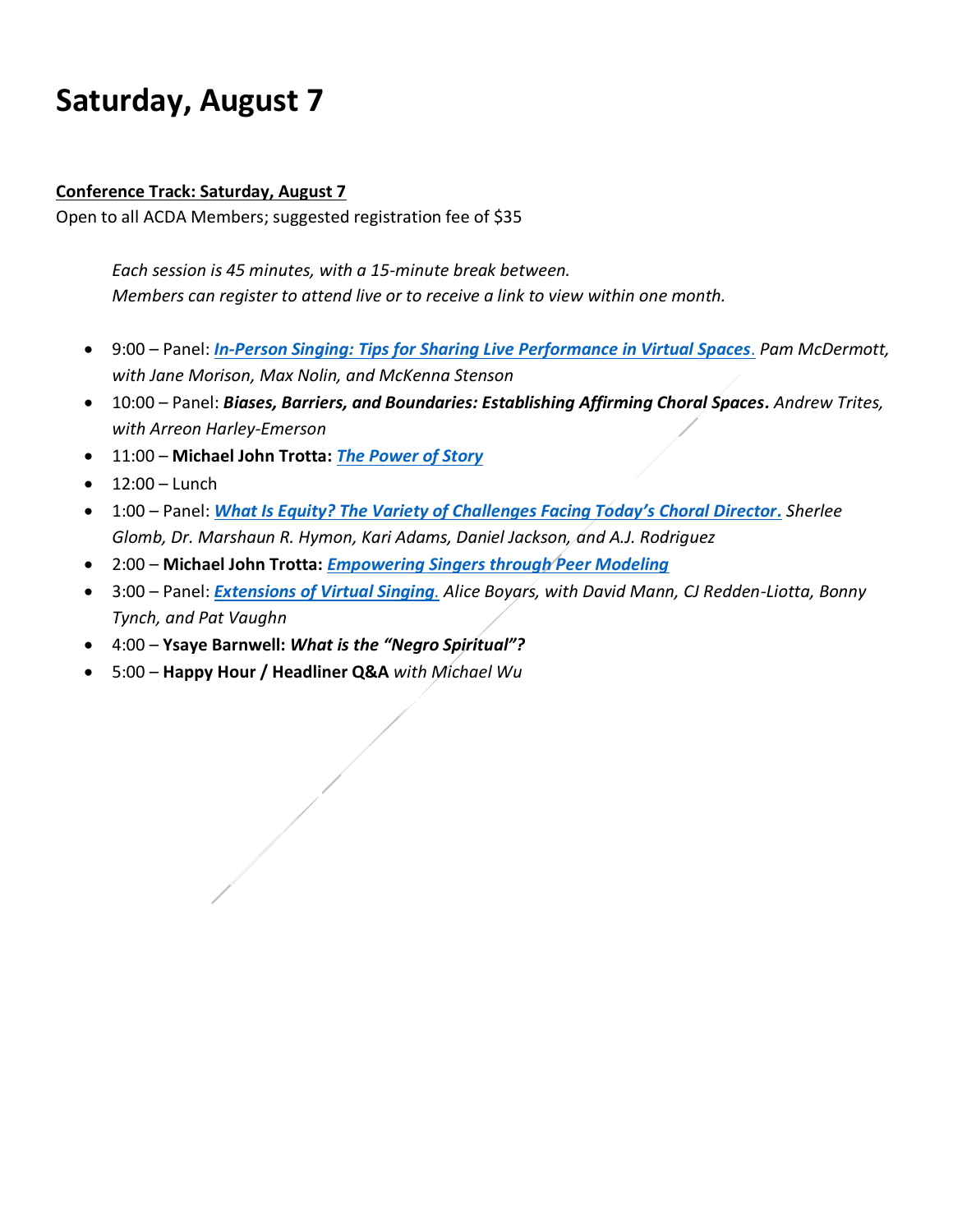# **Friday, August 6 – Pre-Recorded Online Sessions**

## <span id="page-2-0"></span>**Community Choirs: from Music to Money and Everything in Between (Part 1: The Music Side, Part 2: The Business Side)**

Community Choirs are the last and best vehicle for keeping singers and audiences engaged with choral music. Community Choir conductors are the nucleus of all activity in their choirs, and must be experts in many fields to be successful. This presentation will bring to bear my fifteen years of experience as the founding artistic/executive director of one of the nation's largest nonprofit choral organizations, Sing Omaha. Our ten choirs of 400+ singers give nine concerts each season and are contracted as the official choirs for the Omaha Symphony. I will share proven strategies on the artistic side of the conductor's role in the areas of recruiting and retaining singers, educating choristers to maximize rehearsal time, programming appropriate repertoire, seasonal programming, rehearsal planning, and methodical rehearsing technique.

I'll also speak to "Extending the Experience" which engages singers between weekly rehearsals, and "Enhancing the Experience" which deals with practical strategies to deepen singers' investment into the choir and to increase everyone's enjoyment. Internal Administration includes: "Healthy Operational Policies" including absenteeism, using sectionals, "Choir 101" which teaches singers how to rehearse like professionals. I'll share best practices for maximizing a Board, "do's and don'ts" on audition procedures, new singer recruitment, and internal evaluation guidelines for assessing the current roster. The public-facing administrative focus deals with Marketing and Branding outlining practical, deployable strategies that work.

We'll also discuss how to fundraise and apply for grants.

#### *Matt Hill, Lecture*

*Dr. Matt Hill earned a DMA in Choral Conducting at the University of Nebraska at Lincoln, and a Master's degree in Choral Conducting at Oklahoma State University. Dr. Hill joined the Peru State College faculty in September, 2014 as Director of Choral Activities. He founded Sing Omaha Inc. in January, 2007. This 501c3 nonprofit organization serves as the nation's only K-12/adult choral arts nonprofit, and offers ten choirs which serve more than 400 singers in the Omaha, NE metro each year. Additionally, two studios have 150+ students enrolled in lessons. He serves as Executive Director and Artistic Director, managing the budget, nonprofit status, and its 30-member faculty. He is an ex-officio Board member, maintains a full voice studio, and conducts two of Sing Omaha's choirs. Dr. Hill is also regularly called upon to conduct clinics, festivals, and honor choirs, and to adjudicate choral/vocal competitions regionally and nationally.*

## <span id="page-2-1"></span>**Careers for Vocalists in the U.S. Military**

This presentation was most recently given for the VA NATS Conference, January 2021, and is intended to inform, not recruit. With over 6500 classically trained musicians employed by the U.S. military, these well paying jobs with a plethora of benefits should not be ignored. The overwhelming majority of the positions in the military available for vocalists are within the choruses, all of which are stationed in the Baltimore/DC region.

#### *Kerry Wilkerson, Panel, Lecture*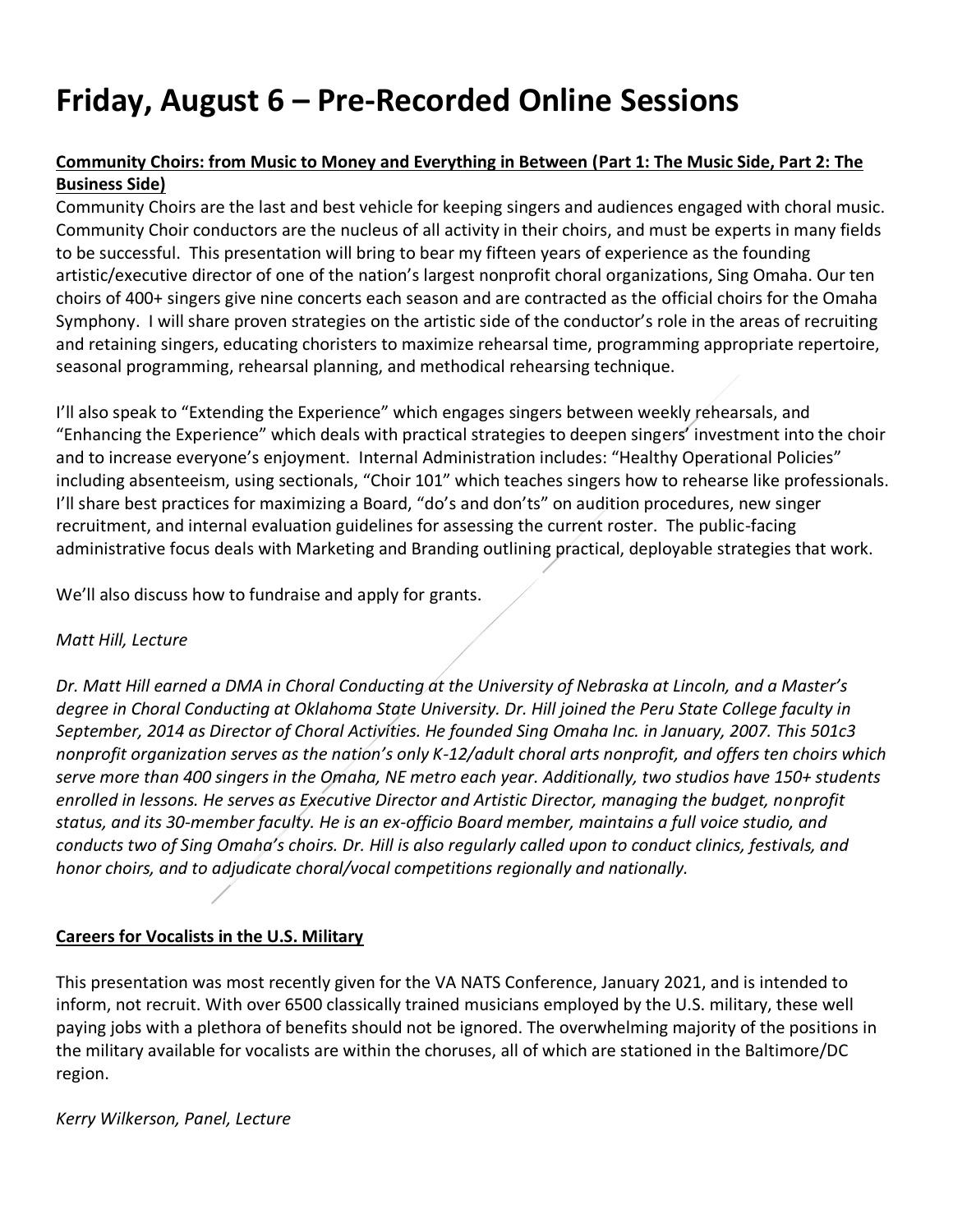*Kerry Wilkerson has sung with the professional choruses of the United States Air Force, United States Army, Carnegie Hall Choral Workshops and the critically acclaimed Robert Shaw Festival Singers. As a choral conductor, he served as an enlisted conductor for the Singing Sergeants, the Army Chorus and as Assistant Director of Music Ministries at Vienna Presbyterian Church, where he primarily led their Youth Choir and Orchestra. Upon military retirement in 2018, Mr. Wilkerson joined the music faculty at George Mason University as an Adjunct Professor of Applied Voice. He is a graduate of the University of North Carolina at Greensboro (BM) and George Mason University (MA).*

## <span id="page-3-0"></span>**Leading and Growing With a Hospice Choir in the Time of COVID**

JourneySongs (JS) is an interfaith hospice choir based in Newton, Massachusetts, committed to singing for people on their final journey into death and their family, friends, and caregivers. Since March 2020, JS has wrestled with what it means to serve its mission during a pandemic. Like many other choirs, JourneySongs has been unable to sing as it typically would in the past year, although the work of the choir has never felt more urgent. This session will explore our process of adapting, growing, creating a new sense of connection, and healing through music during COVID-19. Through this presentation, JS hopes to offer ideas about communitybuilding, creative artistry, and meaningful gathering through song that are applicable to choirs of all kinds.

## *Nathan Reiff, Lecture, Repertoire Session*

*Nathan Reiff is Music Director of JourneySongs, an interfaith hospice choir in Newton, Massachusetts. Since 2017, he has served as Resident Conductor of the Harvard Glee Club and on the choral faculty of the Boston Conservatory at Berklee, where he leads choirs and teaches choral repertoire. He holds an M.M. from the University of Michigan and a B.A. and D.M.A. degrees from Yale University.*

## <span id="page-3-1"></span>**Designing a Concert Series to Serve Your Choir, Congregation, and Community**

Providing regular concerts for our performers and audiences is a daunting task. The planning, fundraising, and logistics of a large-scale project can be difficult for directors who want to start a Concert Series at their house of worship or for those who want to modify their existing Concert Series to match the changes that our congregations are experiencing. Session attendees will be encouraged to think about the demographic of their choir, congregation, and local community. Tailoring a concert series to meet the needs and musical interests of these three groups of people will create meaningful musical experiences that engender measurable momentum in one's music program. This presentation is divided into two parts: the planning of a concert series and the execution of logistics for a variety of performances.

The planning section discusses topics including scheduling artists, collaborating with arts organizations, creating self-produced concerts, public relations, and fundraising. The logistics section focuses on preparing for recitals or small ensemble performances, preparing for large group performances, considerations for the day of the concert, and steps one should take after a performance is finished. The planning materials available to session attendees will serve as a template for a new concert series or a list of ideas for those wishing to revise their existing concert series. A sample list of concerts, budget, fundraising categories, and concert series brochure from the presenter's concert series will be shared as potential planning resources.

The presentation will include photos and video so that session attendees can see the various concert ideas that are presented and how they function in real life. Finally, a brief time of sharing may be provided for questions and the exchange of ideas that musicians are using in their own congregations.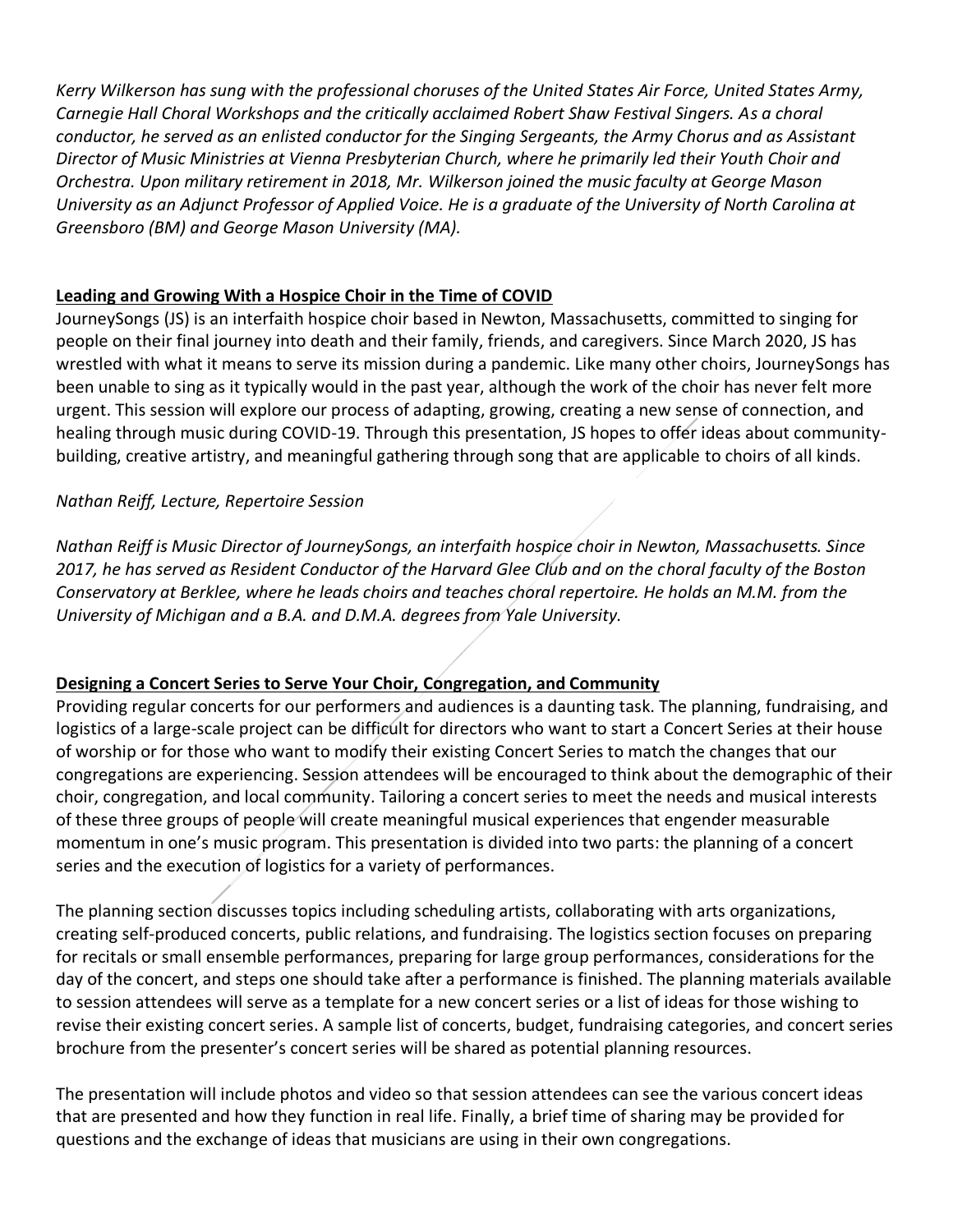#### *Matthew Clear, Clinic, Lecture*

*Matthew David Clear is the Director of Choral Activities and Music Department Chairperson at Pinellas County Center for the Arts Magnet Program (PCCA) at Jonathan C. Gibbs High School in St. Petersburg, Florida. Mr. Clear directs the school's choral ensembles, sponsors the Tri-M Music Honor Society, and teaches classes in vocal techniques, conducting, songwriting, and music philosophy.  He also serves as Director of Traditional Worship Music and the Arts at First Presbyterian Church, St. Petersburg where he directs the choir program and coordinates the annual concert series.* 

*Mr. Clear earned his Bachelor of Science degree in Music Education from Malone University in Canton, Ohio and completed his Master of Music Education with an emphasis in choral conducting at Florida State University.   During the 2019-2020 school year, choirs under Mr. Clear's direction performed at St. Patrick's Cathedral in New York City, collaborated with award-winning composer Jake Runestad, and received straight superior ratings at district Florida Vocal Association adjudication.* 

*Matthew is a member of the Florida Music Education Association, Florida Vocal Association, American Choral Directors Association, Presbyterian Association of Musicians and was awarded the Secondary Music Teacher of the Year Award from the Pinellas County Music Education Association in 2020.*

## <span id="page-4-0"></span>**Musical Maps: Are We There Yet?**

Have you ever made it to the week before your concert and realized your ensemble isn't ready, or made it to concert-day hoping it goes well? Often it can be difficult to judge whether we've budgeted enough time for each piece on a program, and when we err, it results in stressful concert weeks and anxiety-ridden concerts. In this session, we will explore two rehearsal planning methods that help ensure your ensembles are on track to a successful concert: a detailed minute-by-minute approach in which we account for every minute devoted to each piece in a concert cycle, and a broader benchmark approach in which you set specific dates for performance standards, such as "can accurately sing all notes and rhythms". We will discuss the pros and cons of each and decide which is best for you and your ensembles based on your rehearsal schedule and individual preferences. In addition, we will discuss applicable and effective rehearsal strategies, such as consistently rehearsing transitions, which will immediately build confidence in both you and your students. Attendees will be able to create their own rehearsal plan for their next concert cycle while accounting for scheduling issues, musical difficulty, and adjust their plan to accommodate the unexpected.

## *Cody Miller, Lecture*

*Dr. Cody Miller is the Director of Choral Activities at the University of Wisconsin – Stevens Point, where he conducts three choirs and teaches graduate and undergraduate courses in conducting and music education. Prior to his university work, Dr. Miller worked in K-12 education as Director of Choirs at Texas Christian Academy – Waco and Associate Choir Director at Milstead Middle School in Houston, Texas. He also has extensive experience in church, community, and children's choirs, and currently serves as Artistic Director of the Monteverdi Chorale, a 63-voice auditioned community choir in Stevens Point.* 

*Dr. Miller is in demand as a guest conductor and clinician, and has presented sessions at state and region conferences on choral excellence, rehearsal planning, and performance practice. He holds a BM in Vocal Music Education from St. Olaf College, MM in Conducting from Baylor University, and DMA in Choral Conducting Michigan State University.*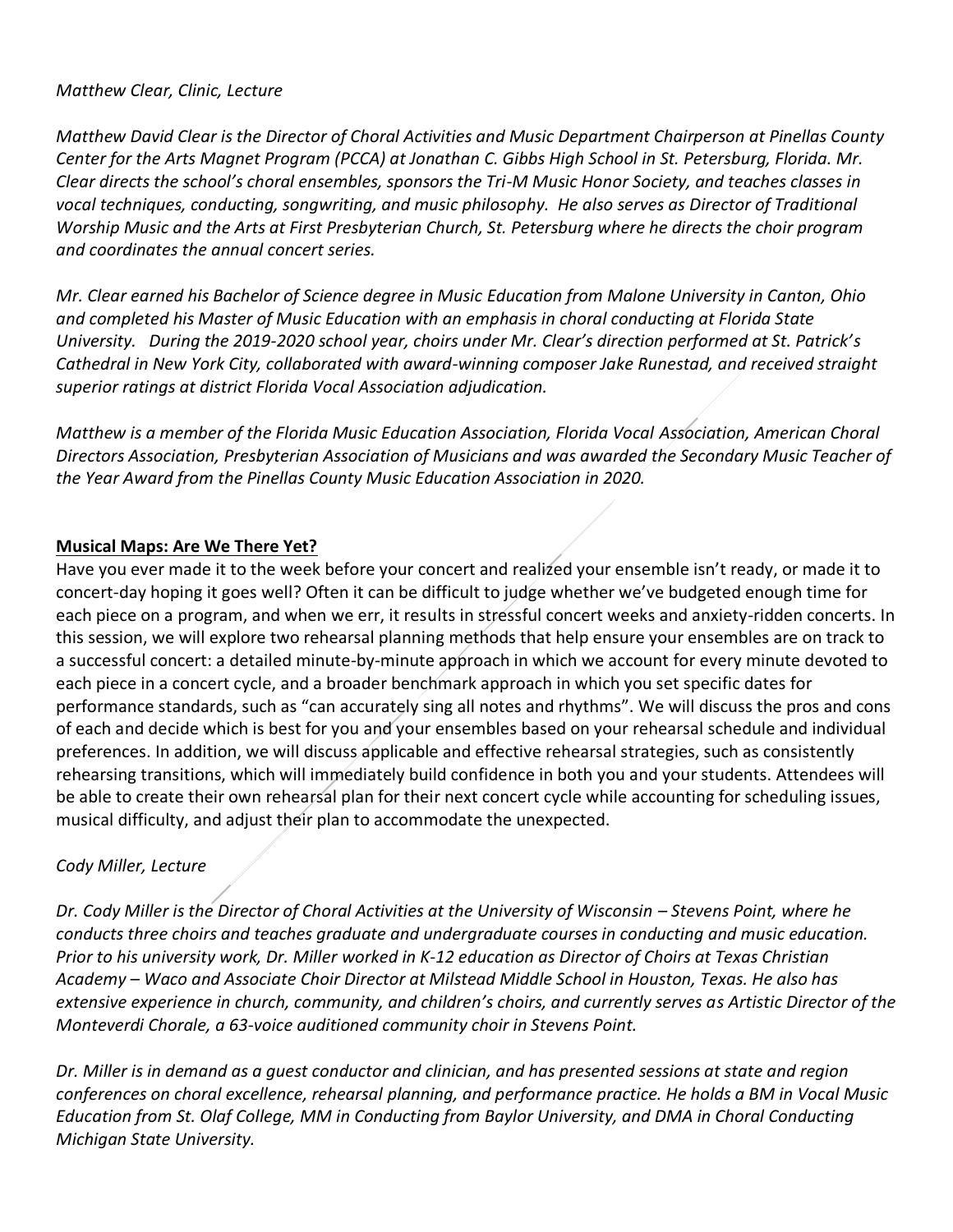## <span id="page-5-0"></span>**Using Technology to Spark Passion in the Classroom Post Pandemic: Keeping your Technology L.I.T.**

Creativity feeling snuffed out? Ever thought of lighting your computer screen on fire? Yes, we survived the year of constant pivots and virtual teaching situations, and while we may want to throw the next Zoom invite in the fire pit when we get back to "normal," there's more heat left in those embers!

Taking the analogy of building a fire from a spark, attendees will explore a variety of platforms, projects, and democratically designed assignments that focus on student leadership, reflection, and discovery, while building opportunities for transferring knowledge and creating meaningful collaborations in and out of the music room. Attendees will walk away with their creative sparks LIT: Leadership, Inspiration, and Transfers.

## *Ashley Conway and Emily Williams Burch, Lecture*

*Dr. Emily Williams Burch and Dr. Ashley Conway's paths crossed in 2020 when they met through ACDA's International Activities. Both have taught multiple levels and in multiple states. Currently, Dr. Burch is the Coordinator of Music Education and Professor at the University of South Carolina, Aiken. She is also the Founder/Artistic Director of RISE Chorales (based in Savannah, GA), and an Artistic Advisor for Perform International and choral specialist for Quaver Music. Be sure to catch Dr. Burch's podcast "Music (ed) Matters" wherever you listen to podcasts. She holds degrees from Louisiana State University, Florida State University and the University of South Carolina. Dr. Conway is the Choral Director and Adjunct Professor of Music Education at Brenau University in Gainesville, GA. She holds degrees from Brenau University, the University of Georgia, and Arizona State University. When she is not teaching or collaborating with colleagues like Dr. Burch, Dr. Conway loves to spend time with her husband and two daughters.*

## **Saturday, August 7 – Live Online Sessions**

## <span id="page-5-1"></span>**In-Person Singing: Tips for Sharing Live Performance in Virtual Spaces**

Research shows that audiences may be the last ones to return to the concert hall. As we return to working with singers in person, we need new ways to share performances. This session offers tips and strategies for reaching audiences virtually and for creating meaningful "no audience" performance experiences for your inperson singers. A conversation with directors who worked live with youth, collegiate, and adult singers will shed light on accessible ways to connect your singers with your audience.

*Panel: Pamela McDermott, Jane Morison, Max Nolin, and McKenna Stenson*

## <span id="page-5-2"></span>**What Is Equity? The Variety of Challenges Facing Today's Choral Director**

Whether it is in professional organization, community group, or elementary-secondary and collegiate programs, choral ensembles are being challenged to meet the needs of a more diverse and inclusive community. Equity is a very general term, but very important in any organization. Because of the multitude of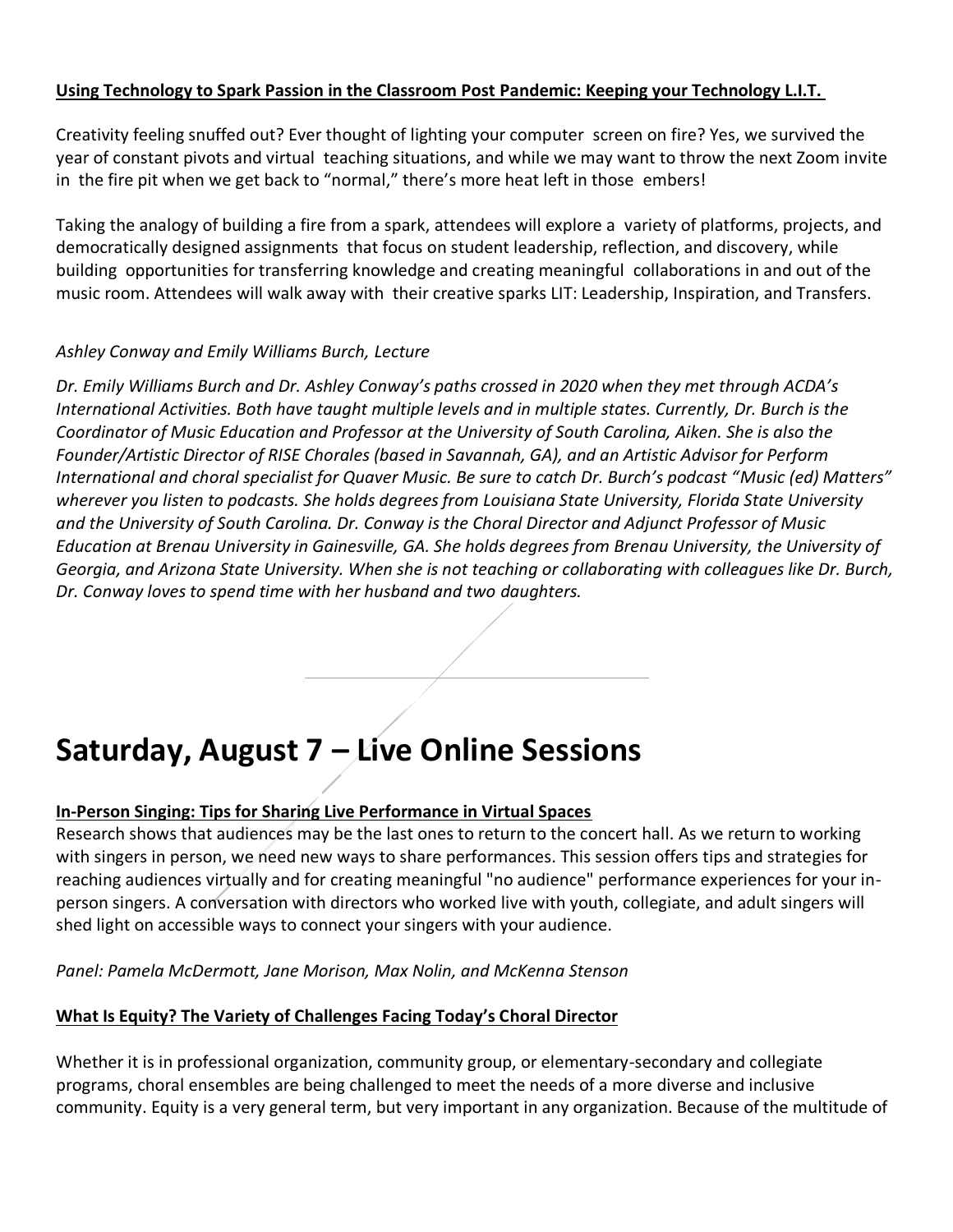variances in any community, it is important to consider a variety of issues pertaining to equity, and possible practices to consider.

This panel will discuss the definition of equity, aspects of the choral organization's activities and operations that may need examination and challenges that may arise from developing more equitable practices.

*Panel: Sherlee Glomb, Dr. Marshaun R. Hymon, Kari Adams, Daniel Jackson, A.J. Rodriguez*

*Sherlee Glomb is an educator, conductor, director and accompanist who has taught over 20 years in Virginia and Florida. She currently serves as Director of Choral Activities at South County Middle School in Fairfax County. She received the Master of Music Education degree with emphasis in choral conducting from Florida State University, a Post Master's degree in Administration from George Washington University, and received a Bachelor of Music degree from James Madison University in Piano Performance.* 

*Mrs. Glomb attended James Madison University and studied with Dr. Eric Ruple and Ms. Vicki Bernicking. She has also studied under master teachers including Dr. Andre Thomas, Dr. Judy Bowers, and Dr. Kevin Fenton from Florida State University.* 

*Mrs. Glomb's students are the recipients of numerous awards and regularly receive the highest ratings in competitions and festivals including All-County, All-District, All-State and Senior Honors Choir. Most recently, she has had students audition and make Virginia Governor's School, MENC National Honor Choir, and the Mirabai's Young Women's Scholar Program at University of Michigan under director Sandra Snow. Mrs. Glomb is currently the owner of Glomb Music Studios, teaching private voice and piano. She is the previous owner of the musical theatre training company, "Performing Arts Institute" Orlando, Florida. Students ages 14-21 would work with current Broadway community members in voice, dance and Broadway casting agents in summer musical theatre intensive programs.*

*She has served as District Chair in Fairfax County and was selected as a "Future Leader" through Virginia Music Educators Association. Before her appointment at South County Middle School, Mrs. Glomb served as Choral Director at Gainesville Middle School. Her Advanced Women's Ensemble from Gainesville performed at the Virginia Music Educators Association Conference in Hot Springs, VA. Mrs. Glomb has presented sessions for American Choral Director's Association, Florida Music Educators Association and Orange County Public Schools. She is the current VA-ACDA R and S chair for Women's Music. Additionally, she continues to serve as a clinician and guest conductor for middle and high school honor choirs, as well as a festival adjudicator, throughout the state of Virginia and Maryland.*

*Dr. Marshaun R. Hymon is the Co-Founder and Principal for True Change Alliance, LLC. He works to develop leaders and organizations to create environments that cultivate maximum employee impact. Prior to expanding and co-founding TCA, he founded Hymon Consulting Group, LLC. With HCG, he most recently finished a consulting contract with the Getty Museum & Trust where he develops equity-focused programming for their summer internship programs. Aside from various training commitments, he is now on contract with One Workplace supporting in developing organizational DEI strategy.*

*Dr. Hymon is an Assistant Professor and he teaches college, career and employment readiness courses. Most recently, he was featured on the Los Angeles, CA based Podcast, Motivation for Black People and the Savannah, GA based podcast, Music (ed) Matters. Dr. Hymon has worked in several capacities within the higher education and non-profit sector. He began his career in K-12 public school as a music educator and has served in many capacities with the Tallahassee, Savannah and Jacksonville Children's Choirs. Dr. Hymon earned a Bachelor of Music in Choral Music Education from Florida State University and a Master of Education in Educational Leadership from the University of West Florida. Dr. Hymon received a Doctor of*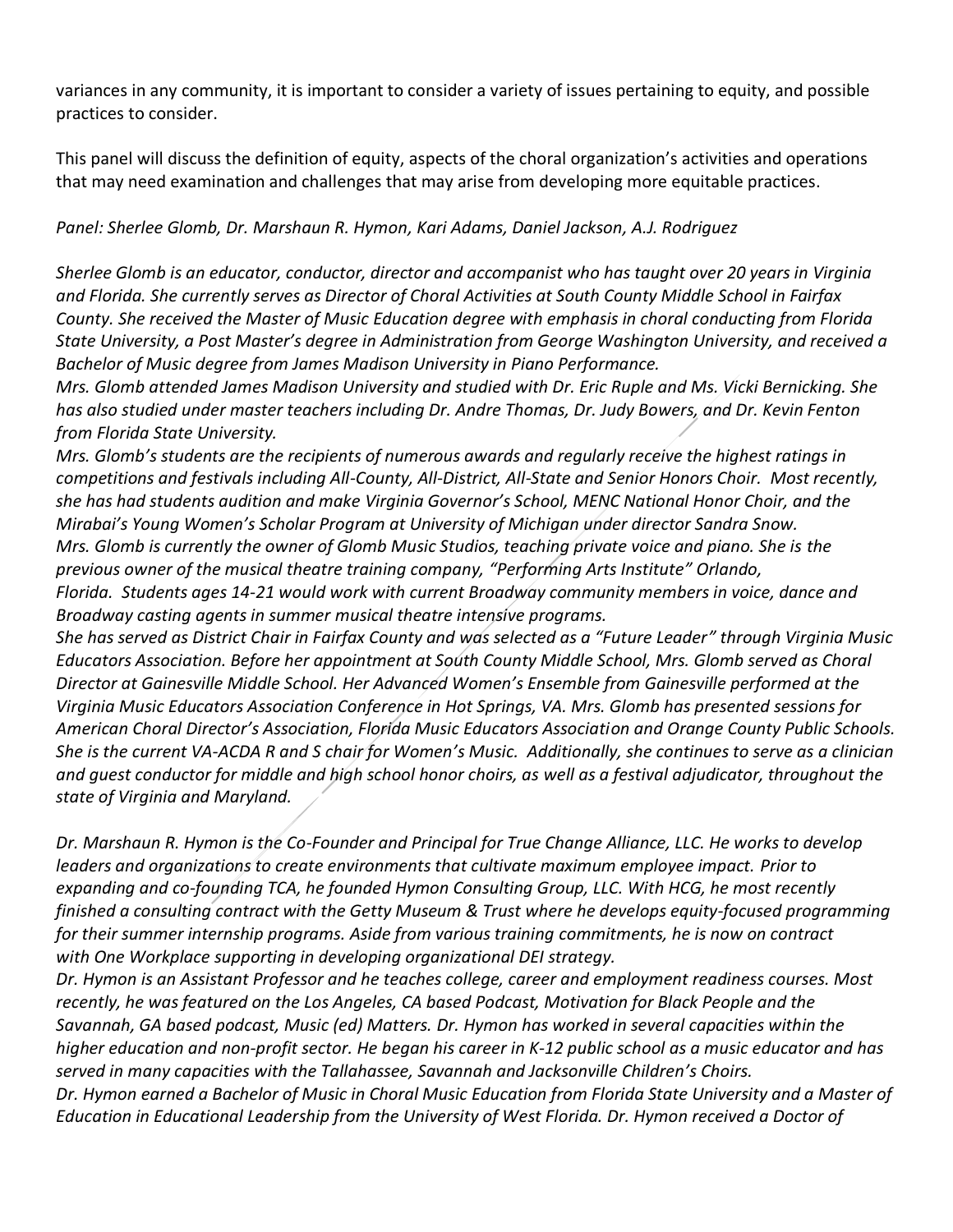*Education in Educational Leadership from the University of California, Los Angeles. His research interests are race in America, identity development and the impact of music on the schooling success of young Black men. Dr. Hymon looks forward to presenting his research at the 2021 Florida Music Education Association state conference, 2021 Georgia Music Educators Association state in-service conference, the 2021 California All-State Music Education state conference and the 2021 American Choral Directors Association national conference.*

*Kari Adams is Assistant Professor of Choral Music Education at Florida State University and conductor of the FSU Women's Glee Club. Prior to her appointment at FSU, Adams completed the PhD in music education at the University of North Texas. She is a passionate educator, conductor, clinician, and researcher. Her research interests include incremental theories of intelligence and teacher identity development. Her work has been published in Music Educators Journal, Update: Applications of Research in Music Education, International Journal of Research in Choral Singing, and Journal of Research in Music Education.*

*Daniel Jackson is the Director of Choral Activities and Music Theory at Stone Bridge High School, in Ashburn, VA. He also serves as the Choral Director at the Good Shepherd Lutheran Church in Alexandria, Va. Prior to accepting these positions, he has served as an Associate Director of the National Children's Chorus, Director of Music at the Deerfield Academy in Deerfield, MA, and as the Director of Choral Activities at Olympia High School in Orlando, Florida for thirteen years. Between the years of 2007 to 2012, the Olympia choral department had multiple ensembles selected to perform at State ACDA, Music Educators Conferences and the NAACP National Conference. In his current position at Stone Bridge High School, the department have had choirs selected to perform at the Virginia Music Educators Conference, a spotlight performance in Carnegie Hall, and was selected to participate in the 2019 Music For All Conference in Indianapolis. While in Orlando, Mr. Jackson served as the Associate Artistic Director of the Garden Community Chorus(of the Orlando Choral Society), under the direction of Dr. Jeffery Redding. During his tenure he formed the Garden Chamber Singers-a select group of singers within the community chorus.*

*Mr. Jackson has served as a clinician and adjudicator for Middle and High School Honor Choirs, throughout the state of Florida. He has led workshops on ensemble technique, vocal pedagogy in the ensemble rehearsal, and cultivating a safe environment in the classroom. He has been invited to work with ensembles at public schools, church ensembles and colleges throughout the Southeast United States. Mr. Jackson is the founder of the Diversity Coalition, a committee within the Virginia ACDA Chapter, dedicated to fostering equity, diversity, inclusion, and awareness in Virginia's choral music leadership, membership, and ensembles through education of current membership and engagement with underrepresented members of the choral world. Mr. Jackson received his Bachelor's and Master's Degree in Music Education from the Florida State University, under the guidance of Dr. André Thomas, Dr. Judy Bowers and Dr. Kevin Fenton. He is an active member of NAFME and ACDA.*

*A.J. Rodriguez is the Director of Choral Activities at South County High School*

## <span id="page-7-0"></span>*The Power of Story* and *Empowering Singers through Peer Modeling*

## *Michael John Trotta*

*Fueled by a passion to share new music that engages conductors, ensembles, and audiences alike, Michael John Trotta (b. 1978) is fast becoming one of the most exciting and prominent new composers of choral music. Drawing on his experience as a conductor and clinician, he brings artistry and excellence within reach for thousands of musicians each year.*